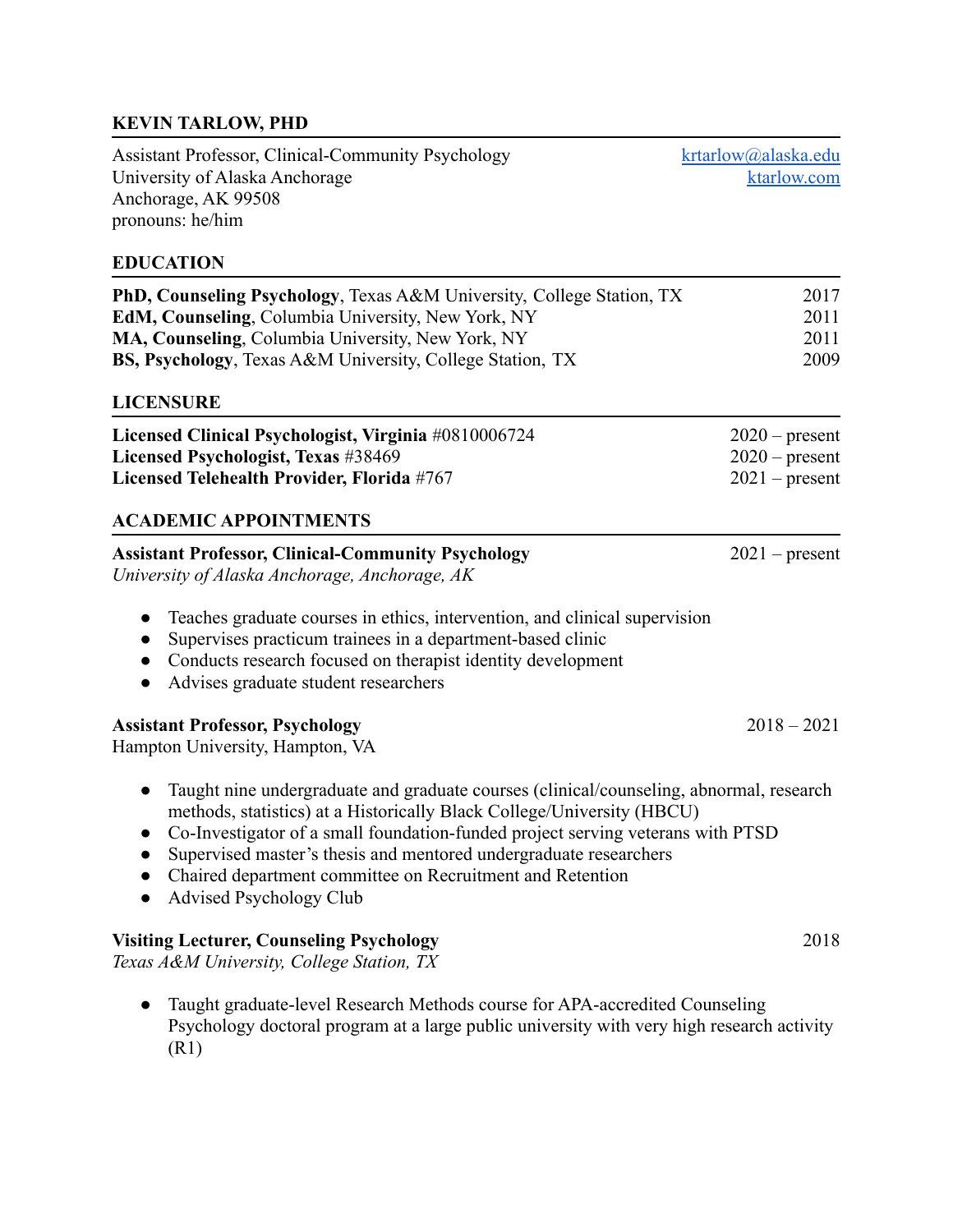# **Adjunct Professor, Psychology** 2011 – 2012

*Hudson County Community College, Jersey City, NJ*

*Saint Peter's University, Jersey City, NJ*

• Taught Introduction to Psychology at a private 4-year university that is a designated Hispanic-Serving Institution (HSI)

• Taught Introduction to Psychology for mostly nontraditional college students, including

high school students, at a designated Hispanic-Serving Institution (HSI)

# **ADVANCED CLINICAL & RESEARCH TRAINING**

# **Postdoctoral Fellow** 2017 – 2018

*Texas A&M Telebehavioral Care, Texas A&M University, College Station, TX*

- Served in a clinician-administrator role at a grant-funded telebehavioral health clinic
- Provided evidence-based mental health services to low-income and uninsured clients residing in medically underserved rural communities
- Directed research projects focusing on telebehavioral care outcomes, suicide risk, and therapist training
- Supervised 10 practicum trainees
- Contributed to grant-writing projects

# **Predoctoral Intern** 2016 – 2017

*Counseling & Psychological Services, Texas A&M University, College Station, TX*

- Provided evidence-based mental health services to the study body of a large public university located in a federally designated Health Professional Shortage Area (HPSA)
- Treatment modalities included individual, couples, and group therapy
- Special client populations included first-generation students, undocumented students, LGBTQ+ students, and veterans
- Served on Outcome Evaluation and Training committees
- Supervised practicum trainee

# **OTHER PROFESSIONAL EXPERIENCE**

# **Licensed Clinical Psychologist** 2020 – present

*Private Practice*

● Provide individual psychotherapy services to adults for a range of presenting concerns, including depression, anxiety, trauma, and identity-related issues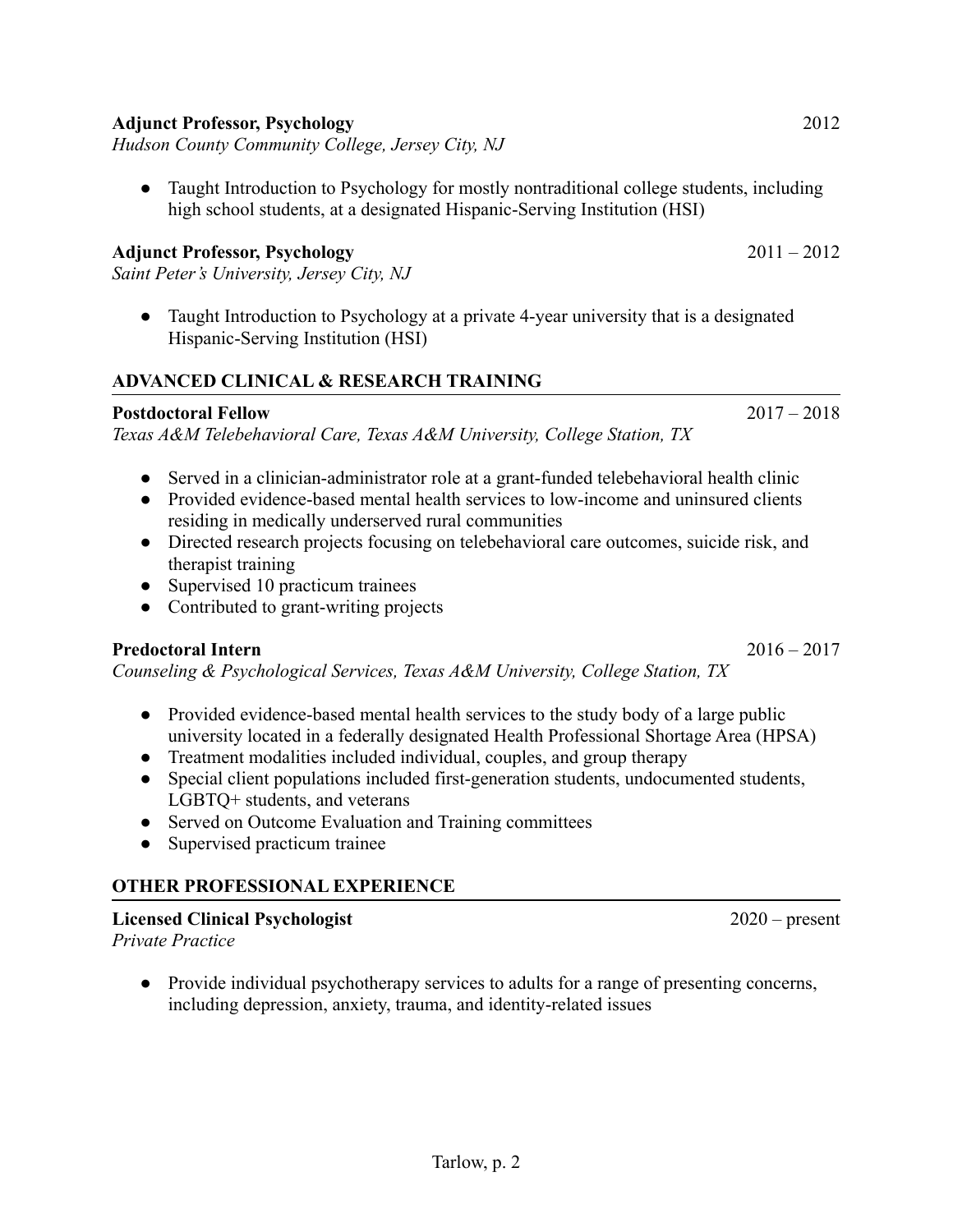## **Men's Support Group Facilitator** 2019 – present

*Center for Sexual Assault Survivors, Newport News, VA*

• Facilitate mental health support group for male victims of sexual trauma at a  $501(c)(3)$ non-profit organization serving the Virginia Peninsula region with free crisis and support services

#### **Editor** 2016 – present

*lowcosthelp.com*

● Supervise content and outreach activities for lowcosthelp.com, a national directory of free and sliding-scale mental health care providers serving low-income and uninsured individuals in over 350 cities across all 50 states

## **Editorial Assistant** 2014 – 2016

*Journal of Clinical Psychology*

● Managed editorial workflow for submitted and peer-reviewed research articles

## **Referral Coordinator** 2012 – 2016

*Counseling & Psychological Services, Texas A&M University, College Station, TX*

• Facilitated the referral process for hundreds of clients seeking local and regional mental health services with emphasis on assisting low-income and uninsured clients

# **RESEARCH INTERESTS**

telebehavioral health care suicide masculinity therapist training single-case research methodology

# **PEER-REVIEWED PUBLICATIONS** *\* student researcher*

- **Tarlow, K. R.**, Brossart, D. F., \*McCammon, A. M., \*Giovanetti, A. J., \*Belle, M. C., & \*Philip, J. (2021). Reliable visual analysis of single-case data: A comparison of rating, ranking, and pairwise methods. *Cogent Psychology, 8,* 1-15. <https://doi.org/10.1080/23311908.2021.1911076>
- Hutchins, N. S., Burke, M. D., Bowman-Perrott, L., **Tarlow, K. R.**, & Hatton, H. (2020). The effects of social skills interventions for students with EBD and ASD: A single-case meta-analysis. *Behavior Modification, 44(*5), 773-794. <https://doi.org/10.1177/0145445519846817>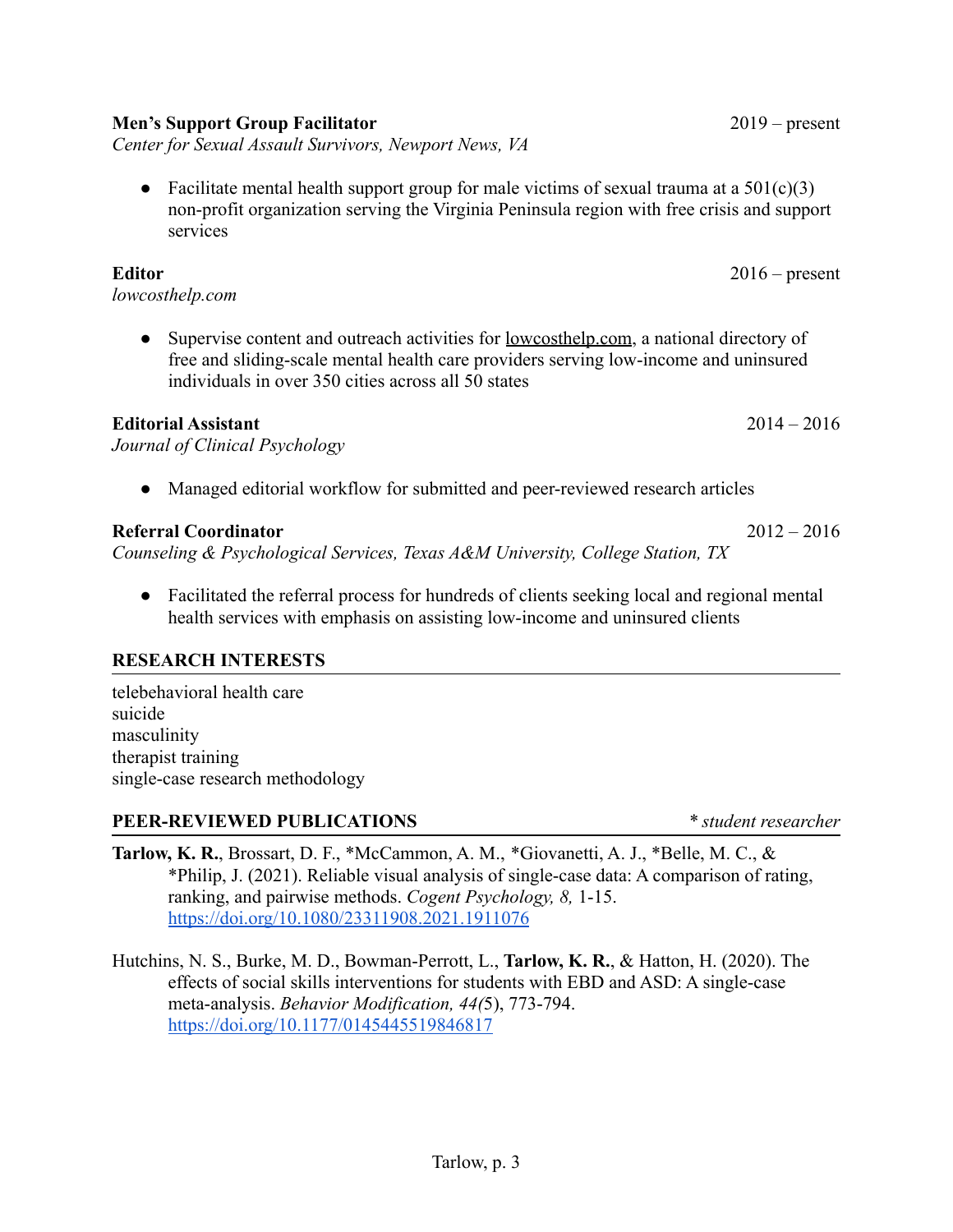- **Tarlow, K. R.**, McCord, C. E., \*Nelon, J. L., & Bernhard, P. A. (2020). Comparing in-person supervision and telesupervision: A multiple baseline single-case study. *Journal of Psychotherapy Integration, 30*(2), 383-393. <https://doi.org/10.1037/int0000210>
- **Tarlow, K. R.**, McCord, C. E., Du, Y., Hammett, J., & \*Wills, T. (2020). Rural mental health service utilization in a Texas telepsychology clinic. *Journal of Clinical Psychology, 76*(6), 1004-1014. <https://doi.org/10.1002/jclp.22903>
- Saenz, J. J., \*Sahu, A., **Tarlow, K. R.**, & Chang, J. (2020). Telepsychology: Training perspectives. *Journal of Clinical Psychology, 76*(6), 1101-1107. <https://doi.org/10.1002/jclp.22875>
- **Tarlow, K. R.**, & \*Johnson, T. A., & McCord, C. E. (2019). Rural status, suicide ideation, and telemental health: Risk assessment in a clinical sample. *Journal of Rural Health, 35*(2), 247-252. <https://doi.org/10.1111/jrh.12310>
- \*Sanchez Gonzalez, M. L., McCord, C. E., Dopp, A. R., **Tarlow, K. R.**, Dickey, N. J., McMaughan, D. K., & Elliott, T. R. (2019). Telemental health training and delivery in primary care: A case report of interdisciplinary treatment. *Journal of Clinical Psychology: In Session, 75(*2), 260-270. <https://doi.org/10.1002/jclp.22719>
- **Tarlow, K. R.**, & Brossart, D. F. (2018). A comprehensive method of single-case data analysis: Interrupted Time-Series Simulation (ITSSIM). *School Psychology Quarterly, 33*(4), 590-603. <https://doi.org/10.1037/spq0000273>
- **Tarlow, K. R.** (2017). An improved rank correlation effect size statistic for single-case designs: Baseline Corrected Tau. *Behavior Modification, 41*(4), 427-467. <https://doi.org/10.1177/0145445516676750>
- **Tarlow, K. R.**, & Penland, A. (2016). Outcome assessment and inference with the Percentage of Nonoverlapping Data (PND) single-case statistic. *Practice Innovations, 1*(4), 221-233. <https://doi.org/10.1037/pri0000029>
- **Tarlow, K. R.** (2016). Teaching principles of inference with ANOVA. *Teaching Statistics, 38*(1), 16-21. <https://doi.org/10.1111/test.12085>
- **Tarlow, K. R.**, McCord, C. E., Elliott, T. R., & Brossart, D. F. (2014). Health related quality of life of rural clients seeking telepsychology services. *International Journal of Telemedicine and Applications, 2014,* 7. <https://doi.org/10.1155/2014/168158>

#### **MANUSCRIPTS IN PROGRESS**

Thompson, J. L., Ko, E. H., Root, J., **Tarlow, K. R.**, Foster, M. J., & Harrod, H. (under review). *A meta-analysis and evidence-based review of reading interventions for students with autism spectrum disorder.*

**Tarlow, K. R.** (in preparation). *Justice as a first force in counseling and therapy.*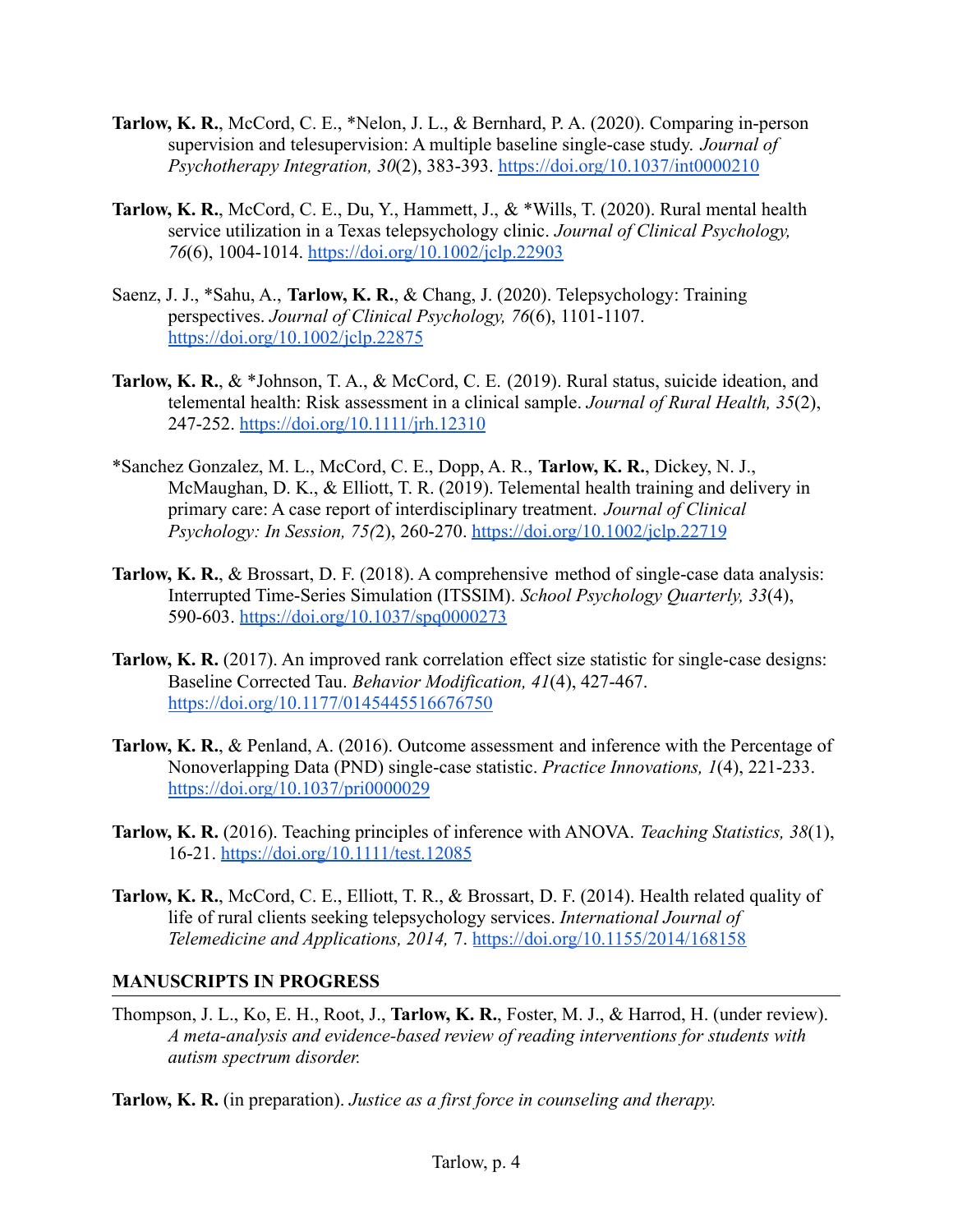#### **REFEREED CONFERENCE PROCEEDINGS** *\* student researcher*

- **Tarlow, K. R.** (2020, April). *Justice as a first force in counseling and therapy.* Poster accepted for presentation at the annual meeting of the Society of Counseling Psychology (APA Division 17), New Orleans, LA. *(conference cancelled due to COVID-19 pandemic)*
- **Tarlow, K. R.**, Chang, J. E., McCord, C. E., \*Du, Y., & \*Hammett, J. (2018, August). *Improving access to care via a hub and spoke telehealth model in rural Texas.* Poster presented at the annual meeting of the American Psychological Association, San Francisco, CA.
- \*Ponciano, C., \*Philip, J., **Tarlow, K. R.**, & McCord, C. E. (2018, July). *Self-reported client concerns in telehealth counseling services with minority groups.* Poster presented at the biennial meeting of the Society for the Psychological Study of Culture, Ethnicity, and Race Research (American Psychological Association Division 45), Austin, TX.
- **Tarlow, K. R.**, McCord, C. E., \*Du, Y., \*Hammett, J., & Chang, J. E. (2018, June). *Overcoming geographical distances: An investigation of a hub and spoke telemental health model.* Presented at the Annual Research Meeting of Academy Health, Seattle, WA.
- **Tarlow, K. R.** (2018, February). *Meta-analysis of single-case research: Applications to autism telepractice.* In P. Yovanoff (Chair), *Single-case research effect size estimation and meta-analysis: Issues and applications.* Panel conducted at the Pacific Coast Research Conference, San Diego, CA.
- \*Kleine-Kracht, D., \*Kaysey, A., \*Giovanetti, A., \*Parks, T., McCord, C., & **Tarlow, K. R.** (2017, November). *The nature and challenges of referral sources for low SES and rural populations at a telecounseling clinic.* Poster presented at the annual meeting of the Texas Psychological Association, Houston, TX.
- **Tarlow, K. R.**, Dickey, E., Dickey, N. W., McCord, C. E., Poston, D., & Watzak, B. (2017, September). *A model of interprofessional collaboration in a free healthcare clinic: The Health For All Health Huddle.* Poster presented at the annual meeting of the Interprofessional Education and Research Symposium, Bryan, TX. *(Winner: Best Interprofessional Activity)*
- Saenz, J. J., Rosner, C. M., Garney, W., McCord, C. E., Dornhecker, C., Kates, A. Dornhecker, M., & **Tarlow, K. R.** (2016, August). *Confronting LGBTQ+ health disparities: An interdisciplinary approach for policy and practice.* Poster presented at the annual meeting of the American Psychological Association, Denver, CO.
- **Tarlow, K. R.** (2015, February). *Analysis of variance or: How I learned to stop worrying about means and love the homogeneity of variance assumption.* Paper presented to the annual meeting of the Southwest Educational Research Association, San Antonio, TX.
- Hale, N., **Tarlow, K. R.**, & Madkins, J. (2015, February). *The art and practice of case referral in a university counseling center.* Presentation at the annual Texas University and College Counseling Center Conference, Austin, TX.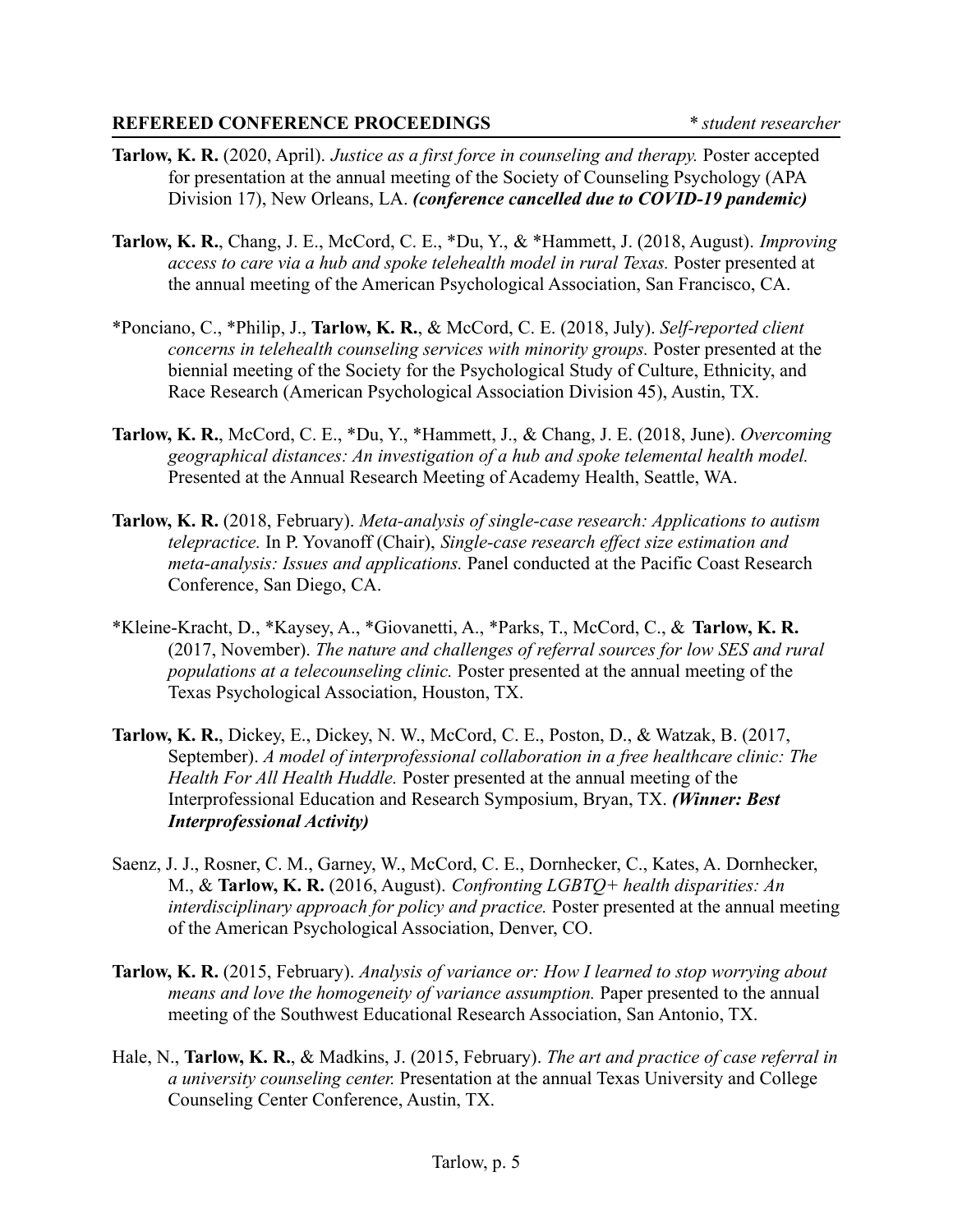**Tarlow, K. R.**, McCord, C. E., & Elliott, T. R. (2014, August). *Short-term benefits of telecounseling in a rural, low-SES Texas community.* Poster presented at the annual meeting of the American Psychological Association, Washington, DC.

### **RESEARCH SOFTWARE & TOOLS**

- **Tarlow, K. R.** (2018). *ITSSIM: Interrupted Time-Series Simulation, Version 1.0.* College Station, TX: Author. Retrieved from <http://www.ktarlow.com>
- **Tarlow, K. R.** (2016). *Baseline Corrected Tau Calculator.* Retrieved from <http://www.ktarlow.com>
- **Tarlow, K. R.**, & Penland, A. (2016). *Percentage of Nonoverlapping Data (PND) Calculator.* Retrieved from <http://www.ktarlow.com>

#### **GRANTS & FUNDING**

**INVITED LECTURES & PANELS**

**\$15,000: Disabled Veterans National Foundation (DVNF), 2019 – 2020** Equine Assisted Therapy for Veterans with PTSD (Hampton University) Co-Investigator (PI: Kermit Crawford)

**\$975,000: Health Resource and Services Administration (HRSA), 2018 – 2021** e-PATTERN: Enhancing Patients'Access to Telehealth by Engaging Rural Networks Texas A&M University) Grant-writing team (PI: Carly McCord)

#### **\$1,200,000: Department of Defense Education Activity (DoDEA): Military-Connected Academic and Support Programs, 2015 – 2018**

Project SEW-B-IT: Social and Emotional Well-Being Intensive Training (Bossier Parish Schools) Grant-writing team (PI: Georgette Price)

| <b>Hampton VA Medical Center, Hampton, VA</b><br>Ethical Considerations for Treating Suicidal Clients with Telehealth<br><i>(Continuing Education Series)</i>       | 2021 |
|---------------------------------------------------------------------------------------------------------------------------------------------------------------------|------|
| <b>Minnesota Psychological Association</b><br>Telehealth and Suicide in Rural Populations: Assessment and Intervention<br>(Rural Behavioral Health Practice Series) | 2020 |
| <b>Hampton Youth Commission, Hampton, VA</b><br>Youth Mental Health Forum                                                                                           | 2020 |
| <b>Center for Sexual Assault Survivors, Newport News, VA</b><br>Supporting Male Sexual Assault Survivors (Continuing Education Series)                              | 2020 |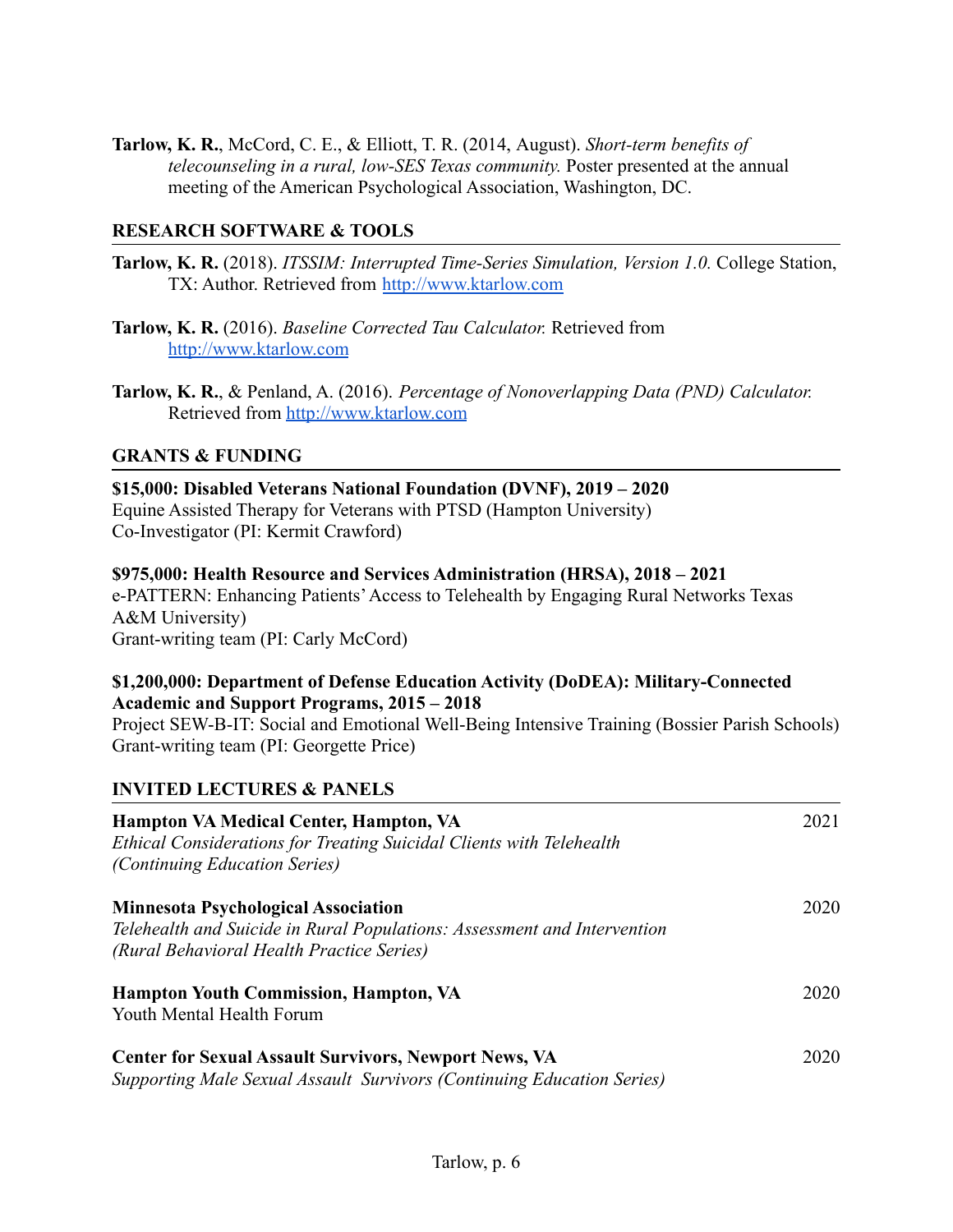| <b>Student Counseling Center, Hampton University</b><br>Telemental Health: Evidence and Practice                                                                                                                                                                                                                    | 2020 |
|---------------------------------------------------------------------------------------------------------------------------------------------------------------------------------------------------------------------------------------------------------------------------------------------------------------------|------|
| Alpha Phi Alpha, Hampton University<br>Stress, Anxiety, and Coping                                                                                                                                                                                                                                                  | 2018 |
| <b>Center for Population Health and Aging,</b><br><b>School of Public Health, Texas A&amp;M University</b><br>Life & Diabetes: Stress and Depression (Making Moves with Diabetes)                                                                                                                                   | 2018 |
| <b>School of Public Health, Texas A&amp;M University</b><br>Psychological Trauma & Posttraumatic Stress Disorder<br>(PHLT 289 Zombie Apocalypse: A Public Health Matter)                                                                                                                                            | 2017 |
| <b>Center for Population Health and Aging,</b><br><b>School of Public Health, Texas A&amp;M University</b><br>Behavioral Health and Community Resources (1st Annual Diabetes Awareness Event)                                                                                                                       | 2017 |
| Texas A&M Telebehavioral Care, Texas A&M University<br>Helping Clients Understand Their Health Insurance Benefits                                                                                                                                                                                                   | 2013 |
| <b>Talent Identification Program (TIP), Duke University</b><br>Clinical Neuropsychology                                                                                                                                                                                                                             | 2013 |
| <b>TEACHING EXPERIENCE</b>                                                                                                                                                                                                                                                                                          |      |
| Graduate Courses at University of Alaska Anchorage (2021 – present)<br>PSY A611: Ethics & Professional Practice<br>PSY A629: Intervention II<br>PSY A652: Clinical Practicum<br>PSY A684: Clinical Supervision/Consultation                                                                                         |      |
| Undergraduate Courses at Hampton University (2018 – 2021)<br>PSY 203: Introduction to Psychology<br>PSY 208: Research Methods<br>PSY 300: Abnormal Psychology<br>PSY 346: Statistics I<br>PSY 404: Marriage and Family Systems<br>PSY 404: Principles of Counseling and Psychotherapy<br>PSY 409: Independent Study |      |
| <b>Graduate Courses at Hampton University (2018 – present)</b><br>PSY 530: Professional Ethics<br>PSY 686: Thesis                                                                                                                                                                                                   |      |
| <b>Graduate Courses at Texas A&amp;M University (2018)</b>                                                                                                                                                                                                                                                          |      |

CPSY 690: Research Methods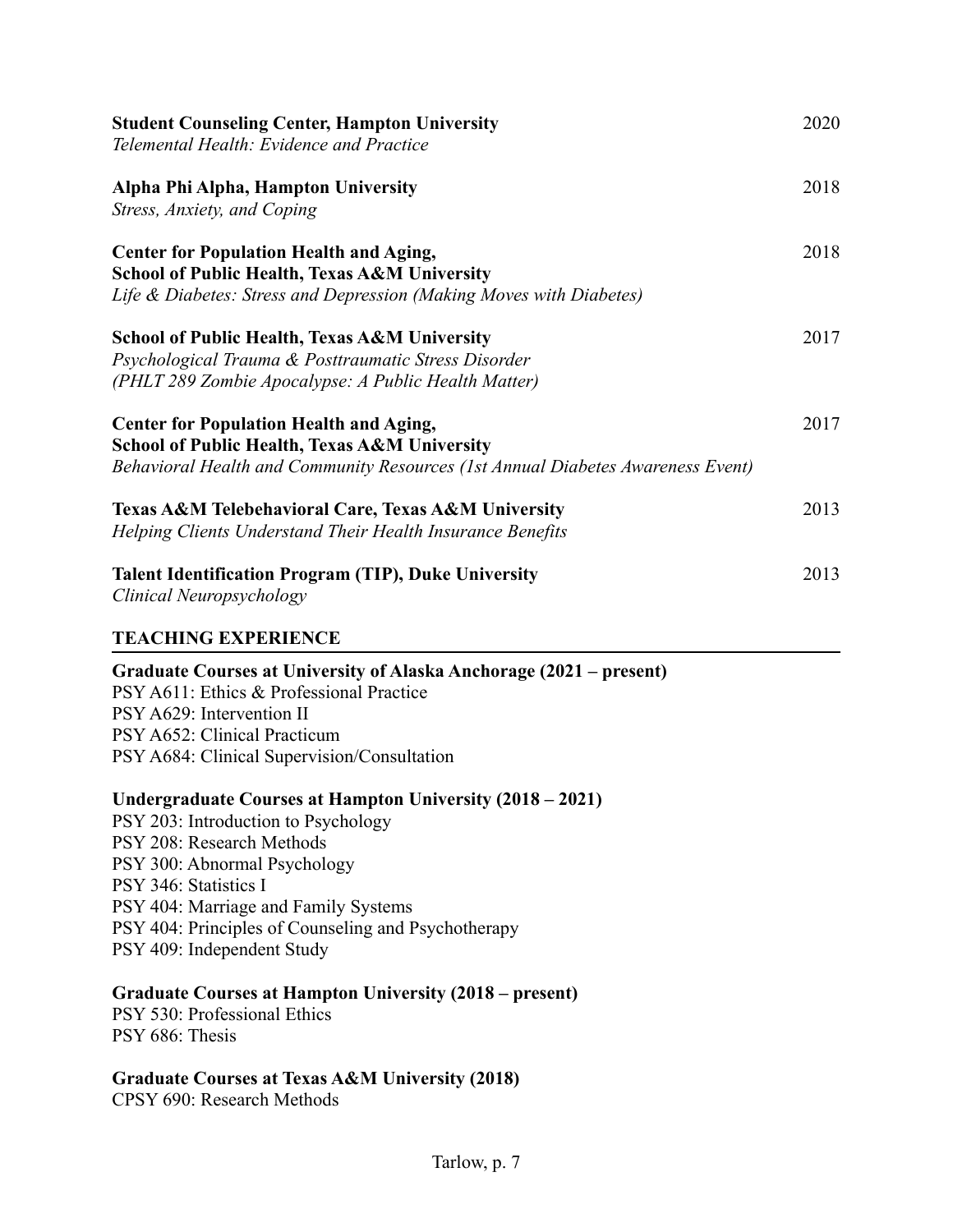### **Undergraduate Courses at Hudson County Community College (2012)**

PSY 101: Introduction to Psychology

#### **Undergraduate Courses at Saint Peter's University (2011 – 2012)**

PS 101: Introduction to Psychology

| Graduate Courses at Teachers College, Columbia University, taught as Graduate Teaching |  |  |  |
|----------------------------------------------------------------------------------------|--|--|--|
| Assistant $(2010 - 2011)$                                                              |  |  |  |

CCPJ 5025: Group Counseling CCPJ 5371: Foundations of Counseling Skills

#### **ACADEMIC SERVICE**

| Outcomes Committee, Department of Psychology     | $2021$ – present |
|--------------------------------------------------|------------------|
| Competencies Committee, Department of Psychology | $2021$ – present |

#### **Hampton University**

| Chair, Recruitment & Retention Committee, Department of Psychology          | $2018 - 2021$ |
|-----------------------------------------------------------------------------|---------------|
| Graduate Curriculum Committee, Department of Psychology                     | $2018 - 2021$ |
| Recruitment & Retention Committee, School of Liberal Arts & Education       | $2018 - 2021$ |
| Writing Across the Curriculum Committee, School of Liberal Arts & Education | $2019 - 2021$ |
| Improve Committee (Institutional Self-Assessment)                           | $2019 - 2021$ |
| <b>Committee on Board Relationships</b>                                     | $2020 - 2021$ |
| Advisory Committee on Libraries & Information Services                      | $2020 - 2021$ |
| Faculty Advisor, Psychology Club                                            | $2019 - 2021$ |
|                                                                             |               |

#### **Texas A&M University**

| Training Committee, Counseling & Psychological Services           | 2017 |
|-------------------------------------------------------------------|------|
| Outcome Assessment Committee, Counseling & Psychological Services | 2016 |

#### **HONORS & AWARDS**

- Favorite Professor Award: Student Support Services & Ronald E. McNair Scholars Program, Hampton University, 2019
- Best Professional Research Activity: Interprofessional Education and Research Symposium, Texas A&M Health Science Center, 2017
- Advanced Research Methods Certificate: College of Education and Human Development, Texas A&M University, 2017
- Distinguished Honor Graduate: College of Education and Human Development, Texas A&M University, 2016
- Professional Psychology Scholarship for Interns (\$1,000): College of Education and Human Development, Texas A&M University, 2016 – 2017
- Department of Educational Psychology Scholarship (\$1,000): College of Education and Human Development, Texas A&M University, 2012 – 2013